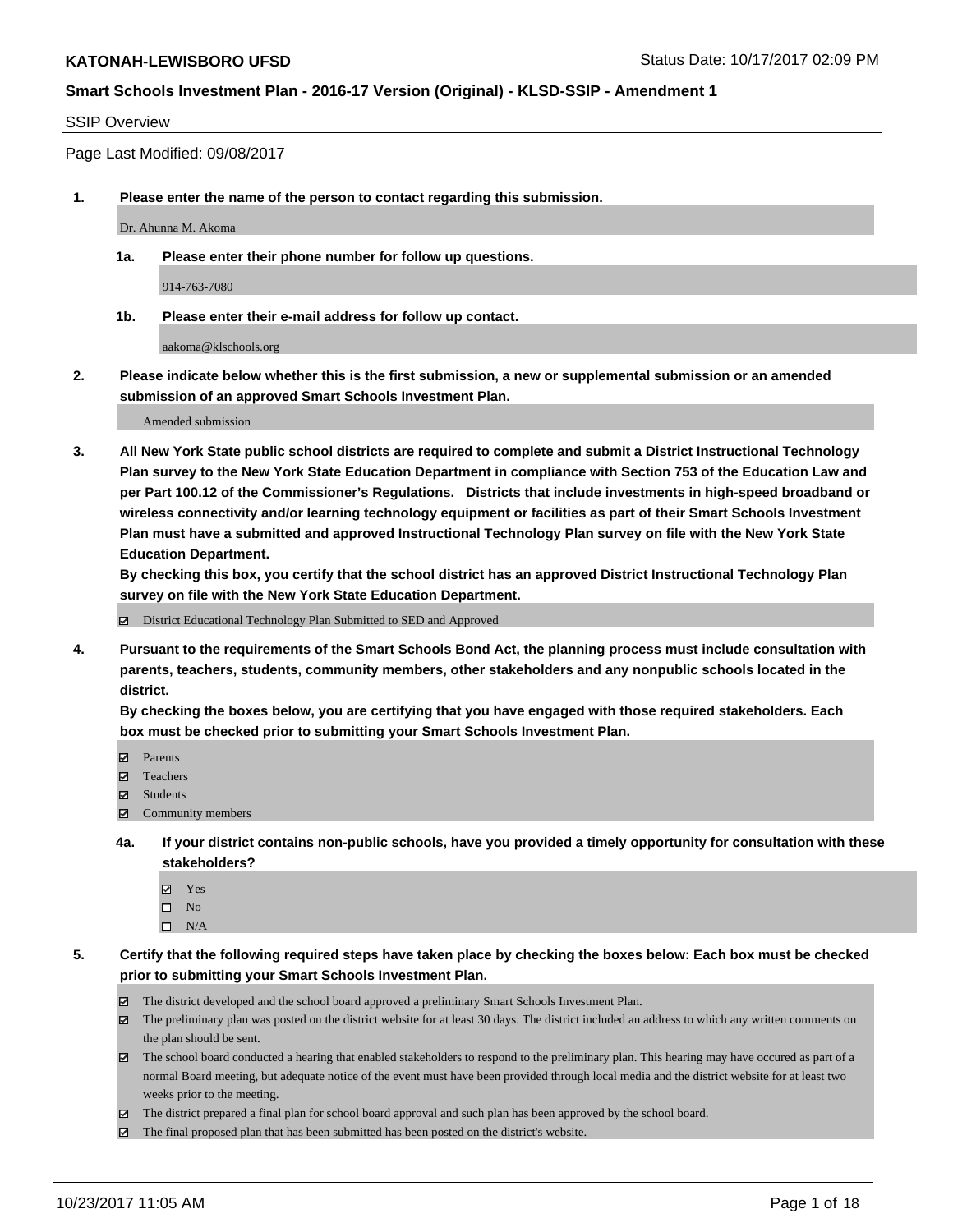SSIP Overview

Page Last Modified: 09/08/2017

**5a. Please upload the proposed Smart Schools Investment Plan (SSIP) that was posted on the district's website, along with any supporting materials. Note that this should be different than your recently submitted Educational Technology Survey. The Final SSIP, as approved by the School Board, should also be posted on the website and remain there during the course of the projects contained therein.**

6.15.2016 SSIP Submittal.pdf

**5b. Enter the webpage address where the final Smart Schools Investment Plan is posted. The Plan should remain posted for the life of the included projects.**

https://echalk-slate-prod.s3.amazonaws.com/private/groups/4487/site/fileLinks/afb8312c-bac2-49a8-b187- 8496637b5d44?AWSAccessKeyId=AKIAJSZKIBPXGFLSZTYQ&Expires=1818699907&response-cache-control=private%2C%20maxage%3D31536000&response-content-disposition=%3Bfilename%3D%22Smart%2520Schools%2520Investment%2520Plan%2520- %2520State%2520Approved.pdf%22&response-content-type=application%2Fpdf&Signature=tg7U%2B%2BKjJeoSZ2iF%2FTXOmqW4uhM%3D

**6. Please enter an estimate of the total number of students and staff that will benefit from this Smart Schools Investment Plan based on the cumulative projects submitted to date.**

3,203

**7. An LEA/School District may partner with one or more other LEA/School Districts to form a consortium to pool Smart Schools Bond Act funds for a project that meets all other Smart School Bond Act requirements. Each school district participating in the consortium will need to file an approved Smart Schools Investment Plan for the project and submit a signed Memorandum of Understanding that sets forth the details of the consortium including the roles of each respective district.**

 $\Box$  The district plans to participate in a consortium to partner with other school district(s) to implement a Smart Schools project.

**8. Please enter the name and 6-digit SED Code for each LEA/School District participating in the Consortium.**

| <b>Partner LEA/District</b> | <b>ISED BEDS Code</b> |
|-----------------------------|-----------------------|
| (No Response)               | (No Response)         |

**9. Please upload a signed Memorandum of Understanding with all of the participating Consortium partners.**

(No Response)

**10. Your district's Smart Schools Bond Act Allocation is:**

\$707,779

**11. Enter the budget sub-allocations by category that you are submitting for approval at this time. If you are not budgeting SSBA funds for a category, please enter 0 (zero.) If the value entered is \$0, you will not be required to complete that survey question.**

|                                       | Sub-<br>Allocations |
|---------------------------------------|---------------------|
| School Connectivity                   | $-27,841$           |
| Connectivity Projects for Communities | $\overline{0}$      |
| <b>Classroom Technology</b>           | $\Omega$            |
| Pre-Kindergarten Classrooms           | $\Omega$            |
| Replace Transportable Classrooms      | $\Omega$            |
| High-Tech Security Features           | 27,808              |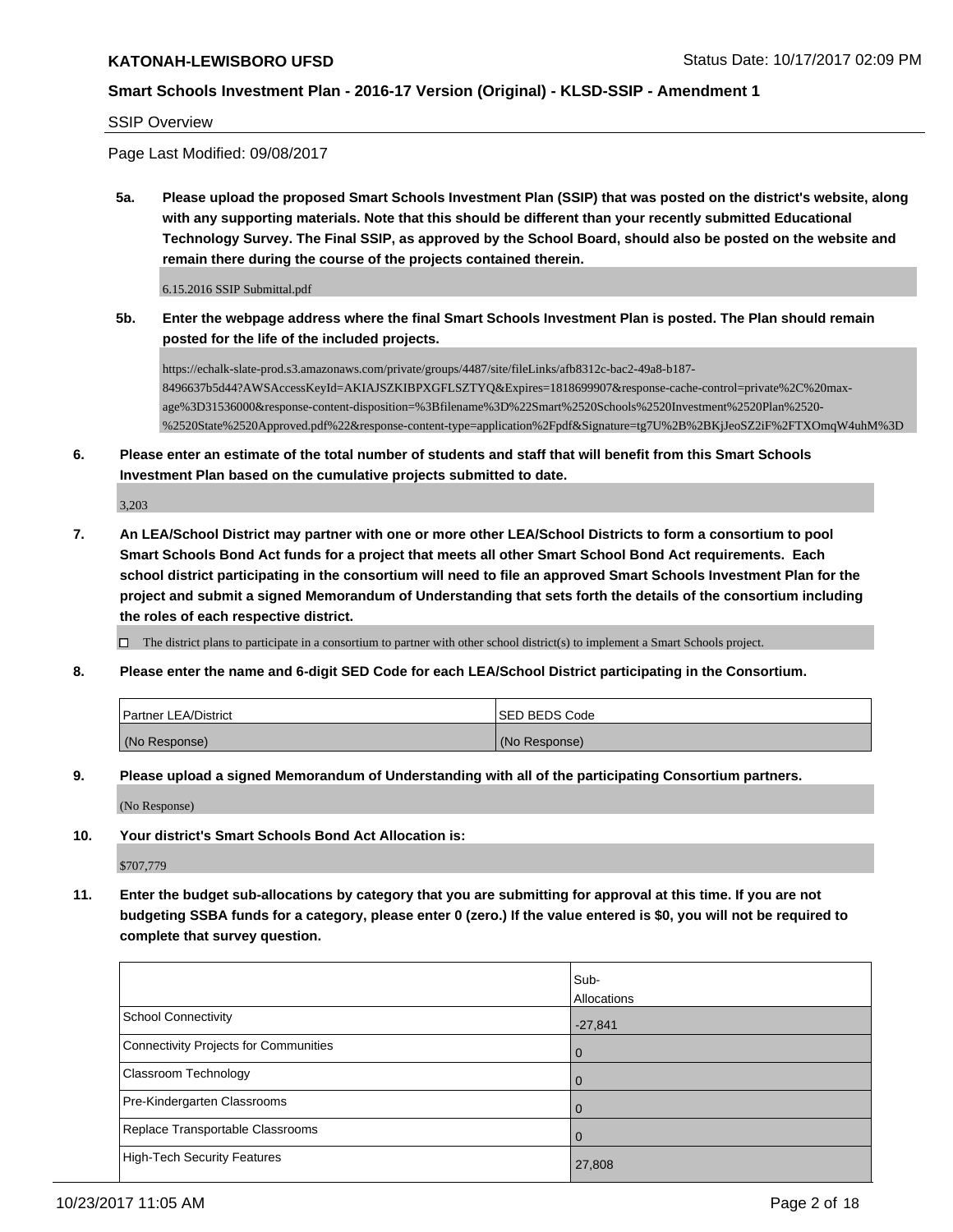# SSIP Overview

Page Last Modified: 09/08/2017

|                | Sub-<br>Allocations |
|----------------|---------------------|
| <b>Totals:</b> | $-33$               |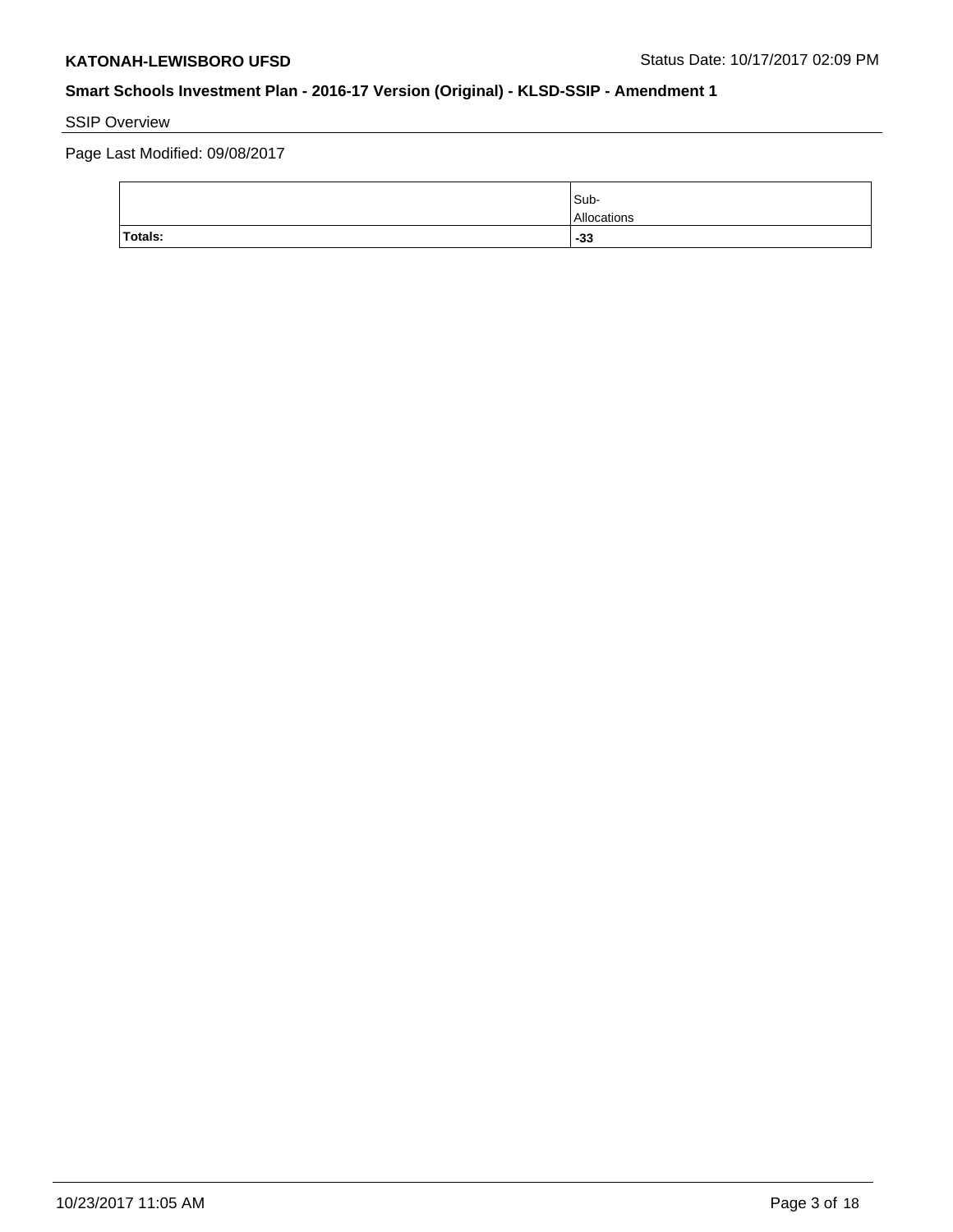### School Connectivity

Page Last Modified: 09/08/2017

- **1. In order for students and faculty to receive the maximum benefit from the technology made available under the Smart Schools Bond Act, their school buildings must possess sufficient connectivity infrastructure to ensure that devices can be used during the school day. Smart Schools Investment Plans must demonstrate that:**
	- **sufficient infrastructure that meets the Federal Communications Commission's 100 Mbps per 1,000 students standard currently exists in the buildings where new devices will be deployed, or**
	- **is a planned use of a portion of Smart Schools Bond Act funds, or**
	- **is under development through another funding source.**

**Smart Schools Bond Act funds used for technology infrastructure or classroom technology investments must increase the number of school buildings that meet or exceed the minimum speed standard of 100 Mbps per 1,000 students and staff within 12 months. This standard may be met on either a contracted 24/7 firm service or a "burstable" capability. If the standard is met under the burstable criteria, it must be:**

**1. Specifically codified in a service contract with a provider, and**

**2. Guaranteed to be available to all students and devices as needed, particularly during periods of high demand, such as computer-based testing (CBT) periods.**

**Please describe how your district already meets or is planning to meet this standard within 12 months of plan submission.**

(No Response)

**1a. If a district believes that it will be impossible to meet this standard within 12 months, it may apply for a waiver of this requirement, as described on the Smart Schools website. The waiver must be filed and approved by SED prior to submitting this survey.**

**2. Connectivity Speed Calculator (Required)**

|                         | Number of<br><b>Students</b> | Multiply by<br>100 Kbps | Divide by 1000   Current Speed<br>to Convert to<br>Required<br>Speed in Mb | lin Mb           | Expected<br>Speed to be<br><b>Attained Within Required</b><br>12 Months | <b>Expected Date</b><br>When<br>Speed Will be<br>Met |
|-------------------------|------------------------------|-------------------------|----------------------------------------------------------------------------|------------------|-------------------------------------------------------------------------|------------------------------------------------------|
| <b>Calculated Speed</b> | (No<br>Response)             | (No Response)           | (No<br>Response)                                                           | (No<br>Response) | (No<br>Response)                                                        | (No<br>Response)                                     |

## **3. Describe how you intend to use Smart Schools Bond Act funds for high-speed broadband and/or wireless connectivity projects in school buildings.**

Because of the need to replace the District's main routers/switches for building a 10-Gig fiber network prior to the SSIP approval date, the District had to use local funds to pay for the active network hardware equipment. The items being removed from the SSIP will fund the need for additional items in the High-Tech Security Category.

**4. Describe the linkage between the district's District Instructional Technology Plan and the proposed projects. (There should be a link between your response to this question and your response to Question 1 in Part E. Curriculum and Instruction "What are the district's plans to use digital connectivity and technology to improve teaching and learning?)**

(No Response)

 $\Box$  By checking this box, you are certifying that the school district has an approved waiver of this requirement on file with the New York State Education Department.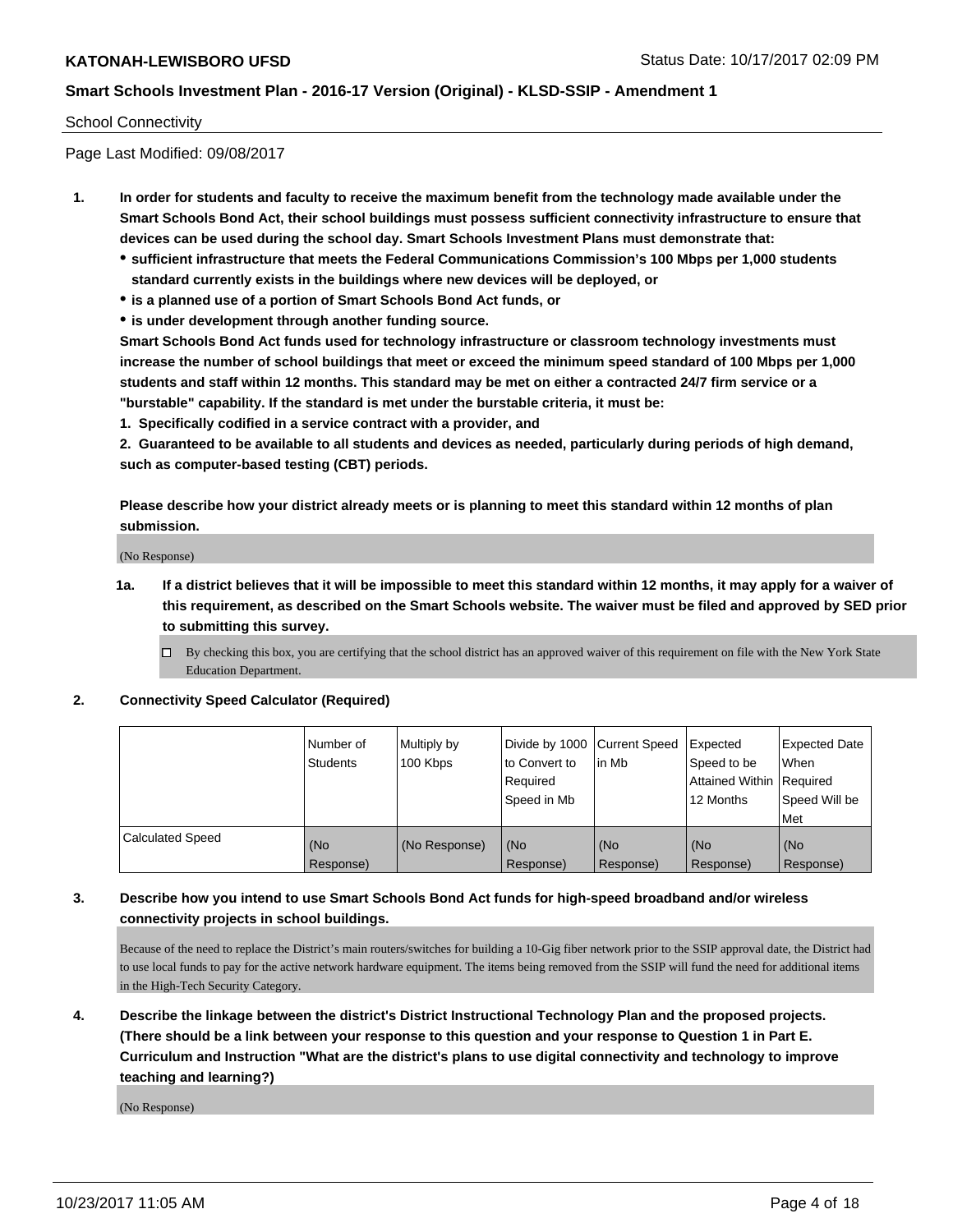#### School Connectivity

Page Last Modified: 09/08/2017

**5. If the district wishes to have students and staff access the Internet from wireless devices within the school building, or in close proximity to it, it must first ensure that it has a robust Wi-Fi network in place that has sufficient bandwidth to meet user demand.**

**Please describe how you have quantified this demand and how you plan to meet this demand.**

(No Response)

**6. As indicated on Page 5 of the guidance, the Office of Facilities Planning will have to conduct a preliminary review of all capital projects, including connectivity projects.**

**Please indicate on a separate row each project number given to you by the Office of Facilities Planning.**

| <b>Project Number</b> |  |
|-----------------------|--|
| 66-01-01-03-7-999-BA1 |  |

**7. Certain high-tech security and connectivity infrastructure projects may be eligible for an expedited review process as determined by the Office of Facilities Planning.**

**Was your project deemed eligible for streamlined review?**

Yes

- **7a. Districts that choose the Streamlined Review Process will be required to certify that they have reviewed all installations with their licensed architect or engineer of record and provide that person's name and license number. The licensed professional must review the products and proposed method of installation prior to implementation and review the work during and after completion in order to affirm that the work was codecompliant, if requested.**
	- $\Box$  I certify that I have reviewed all installations with a licensed architect or engineer of record.
- **8. Include the name and license number of the architect or engineer of record.**

| 'Name                             | License Number |
|-----------------------------------|----------------|
| <b>Russell Armstrong Davidson</b> | 19885          |

**9. If you are submitting an allocation for School Connectivity complete this table. Note that the calculated Total at the bottom of the table must equal the Total allocation for this category that you entered in the SSIP Overview overall budget.** 

|                                            | Sub-<br>Allocation |
|--------------------------------------------|--------------------|
| Network/Access Costs                       | $-27,841$          |
| <b>Outside Plant Costs</b>                 | l 0                |
| School Internal Connections and Components | $\overline{0}$     |
| <b>Professional Services</b>               | $\overline{0}$     |
| Testing                                    | $\overline{0}$     |
| Other Upfront Costs                        | $\Omega$           |
| <b>Other Costs</b>                         | $\overline{0}$     |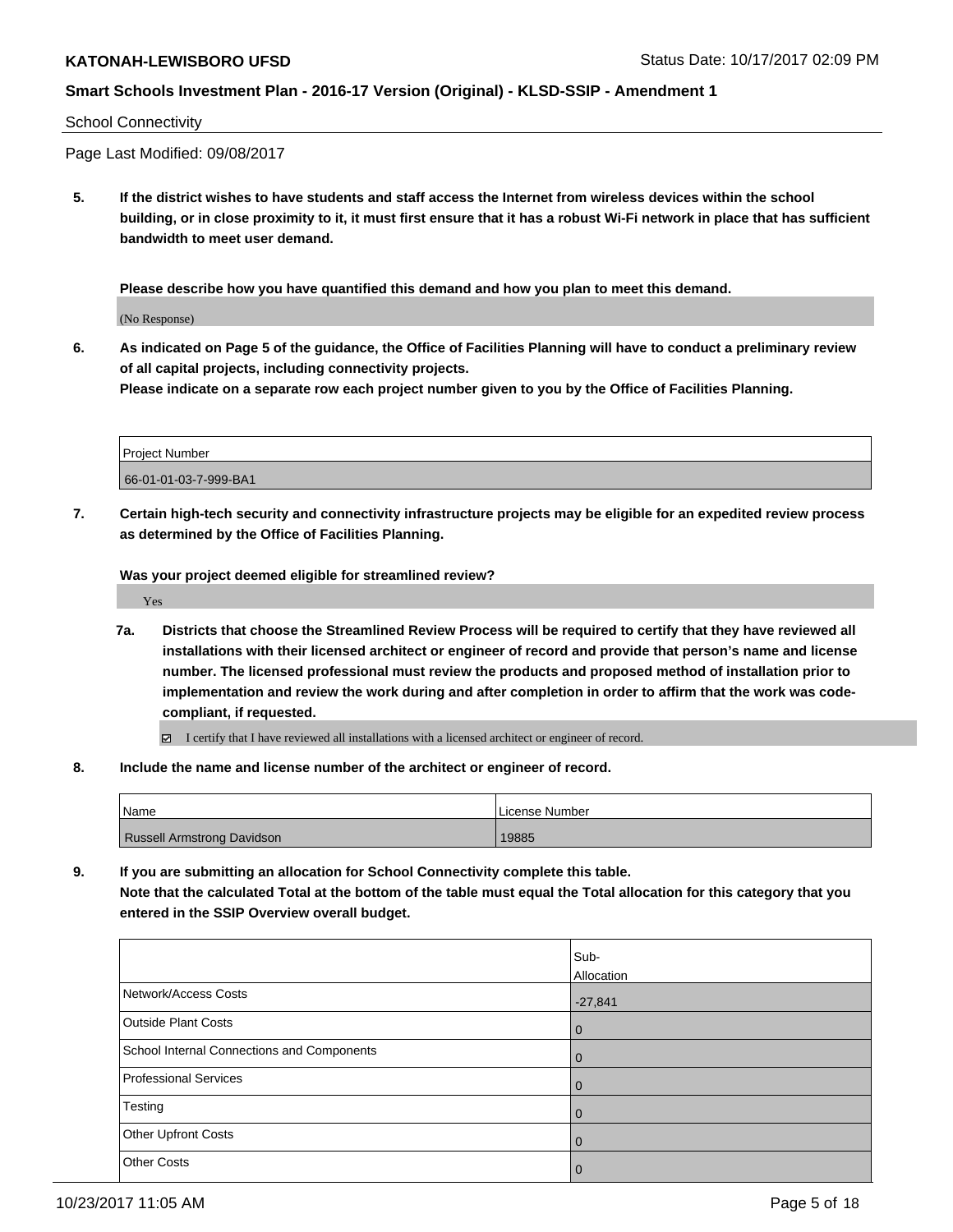#### School Connectivity

Page Last Modified: 09/08/2017

|                | Sub-       |
|----------------|------------|
|                | Allocation |
| <b>Totals:</b> | $-27,841$  |

**10. Please detail the type, quantity, per unit cost and total cost of the eligible items under each sub-category. This is especially important for any expenditures listed under the "Other" category. All expenditures must be eligible for tax-exempt financing to be reimbursed through the SSBA. Sufficient detail must be provided so that we can verify this is the case. If you have any questions, please contact us directly through smartschools@nysed.gov. NOTE: Wireless Access Points should be included in this category, not under Classroom Educational Technology, except those that will be loaned/purchased for nonpublic schools.**

| Select the allowable expenditure<br>type.<br>Repeat to add another item under<br>each type. | Item to be purchased                                                | Quantity | Cost per Item | <b>Total Cost</b> |
|---------------------------------------------------------------------------------------------|---------------------------------------------------------------------|----------|---------------|-------------------|
| Network/Access Costs                                                                        | Cisco Catalyst 3850 12 Port 10Gb<br><b>Fiber Switch IP Services</b> | $-1$     | 8,215         | $-8,215$          |
| Network/Access Costs                                                                        | 350W AC Config 1 Power Supply                                       | $-1$     | 265           | $-265$            |
| Network/Access Costs                                                                        | Cisco Catalyst 3650 48 Port Data<br>4x10Gb Uplink IP Base           | -3       | 5,512         | $-16,536$         |
| Network/Access Costs                                                                        | 250W AC Config 2 Power Supply<br>Spare                              | -3       | 239           | $-717$            |
| Network/Access Costs                                                                        | 10-Gb BASE-SR SFP Module                                            | -4       | 527           | $-2.108$          |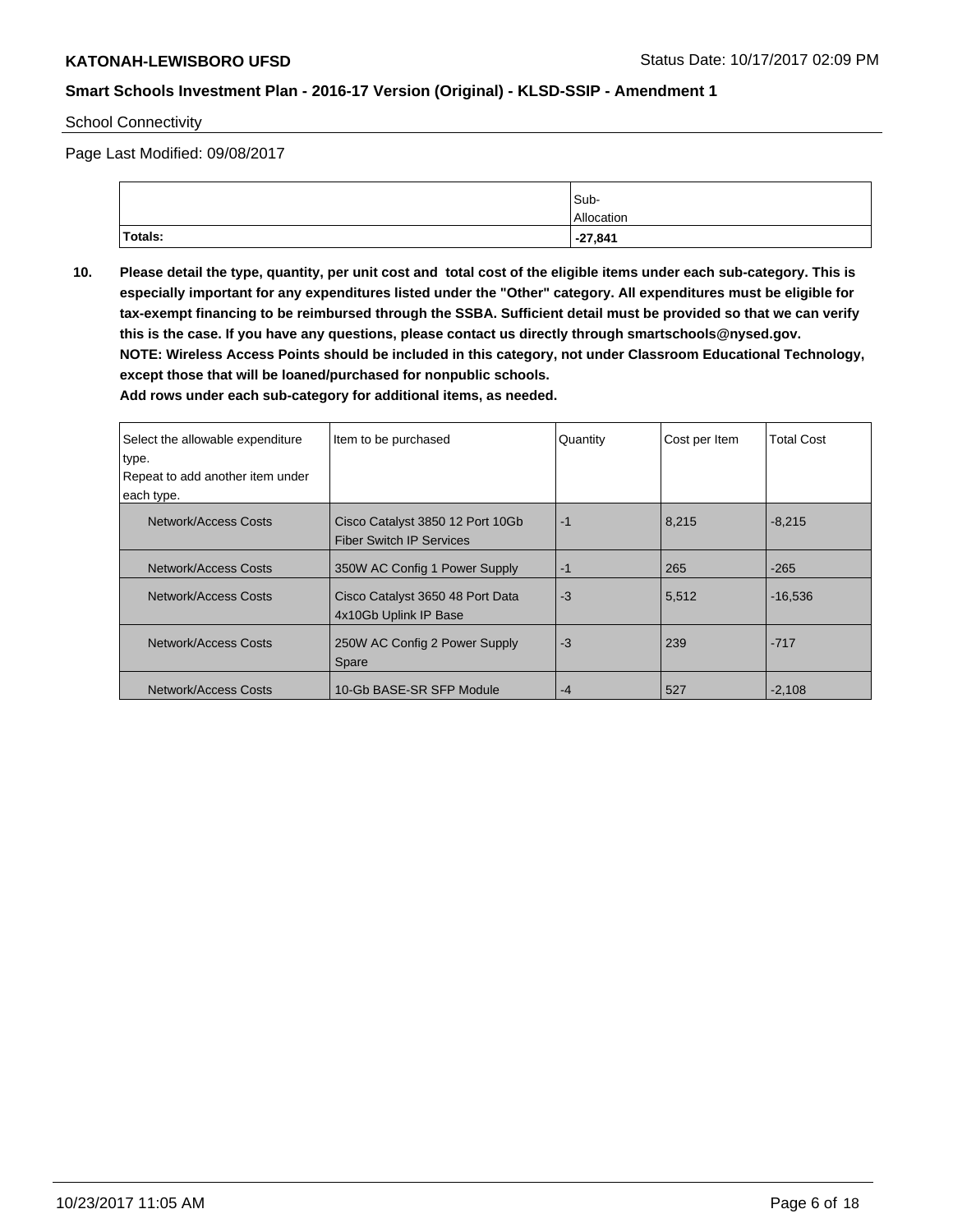Community Connectivity (Broadband and Wireless)

Page Last Modified: 09/08/2017

**1. Describe how you intend to use Smart Schools Bond Act funds for high-speed broadband and/or wireless connectivity projects in the community.**

(No Response)

**2. Please describe how the proposed project(s) will promote student achievement and increase student and/or staff access to the Internet in a manner that enhances student learning and/or instruction outside of the school day and/or school building.**

(No Response)

- **3. Community connectivity projects must comply with all the necessary local building codes and regulations (building and related permits are not required prior to plan submission).**
	- $\Box$  I certify that we will comply with all the necessary local building codes and regulations.
- **4. Please describe the physical location of the proposed investment.**

(No Response)

**5. Please provide the initial list of partners participating in the Community Connectivity Broadband Project, along with their Federal Tax Identification (Employer Identification) number.**

| <b>Project Partners</b> | l Federal ID # |
|-------------------------|----------------|
| (No Response)           | (No Response)  |

**6. If you are submitting an allocation for Community Connectivity, complete this table. Note that the calculated Total at the bottom of the table must equal the Total allocation for this category that you entered in the SSIP Overview overall budget.**

|                                    | Sub-Allocation |
|------------------------------------|----------------|
| Network/Access Costs               | (No Response)  |
| <b>Outside Plant Costs</b>         | (No Response)  |
| <b>Tower Costs</b>                 | (No Response)  |
| <b>Customer Premises Equipment</b> | (No Response)  |
| <b>Professional Services</b>       | (No Response)  |
| Testing                            | (No Response)  |
| <b>Other Upfront Costs</b>         | (No Response)  |
| <b>Other Costs</b>                 | (No Response)  |
| Totals:                            | 0              |

**7. Please detail the type, quantity, per unit cost and total cost of the eligible items under each sub-category. This is especially important for any expenditures listed under the "Other" category. All expenditures must be capital-bond eligible to be reimbursed through the SSBA. If you have any questions, please contact us directly through smartschools@nysed.gov.**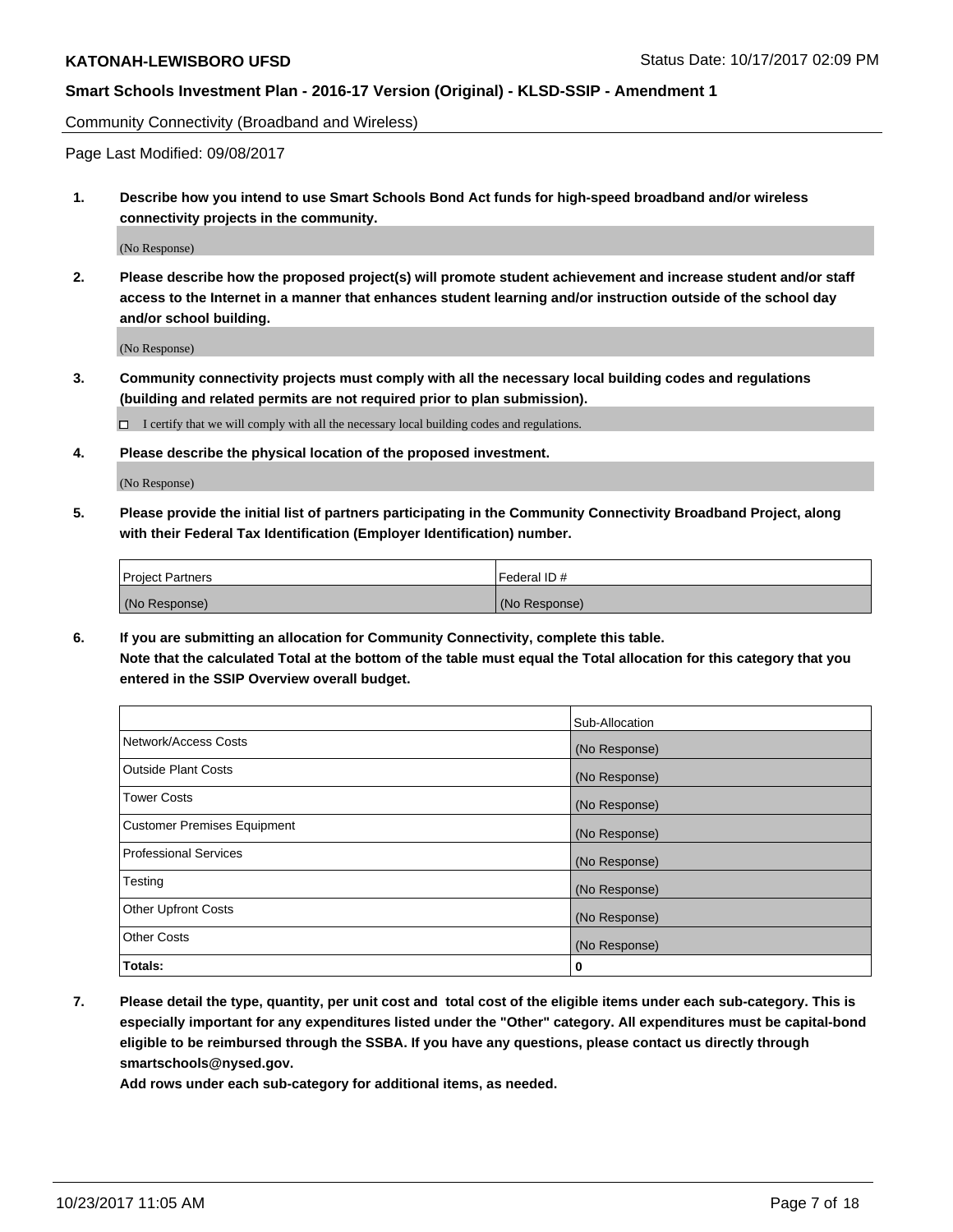Community Connectivity (Broadband and Wireless)

Page Last Modified: 09/08/2017

| Select the allowable expenditure<br>type.<br>Repeat to add another item under | Item to be purchased | Quantity      | Cost per Item | <b>Total Cost</b> |
|-------------------------------------------------------------------------------|----------------------|---------------|---------------|-------------------|
| each type.                                                                    |                      |               |               |                   |
| (No Response)                                                                 | (No Response)        | (No Response) | (No Response) | (No Response)     |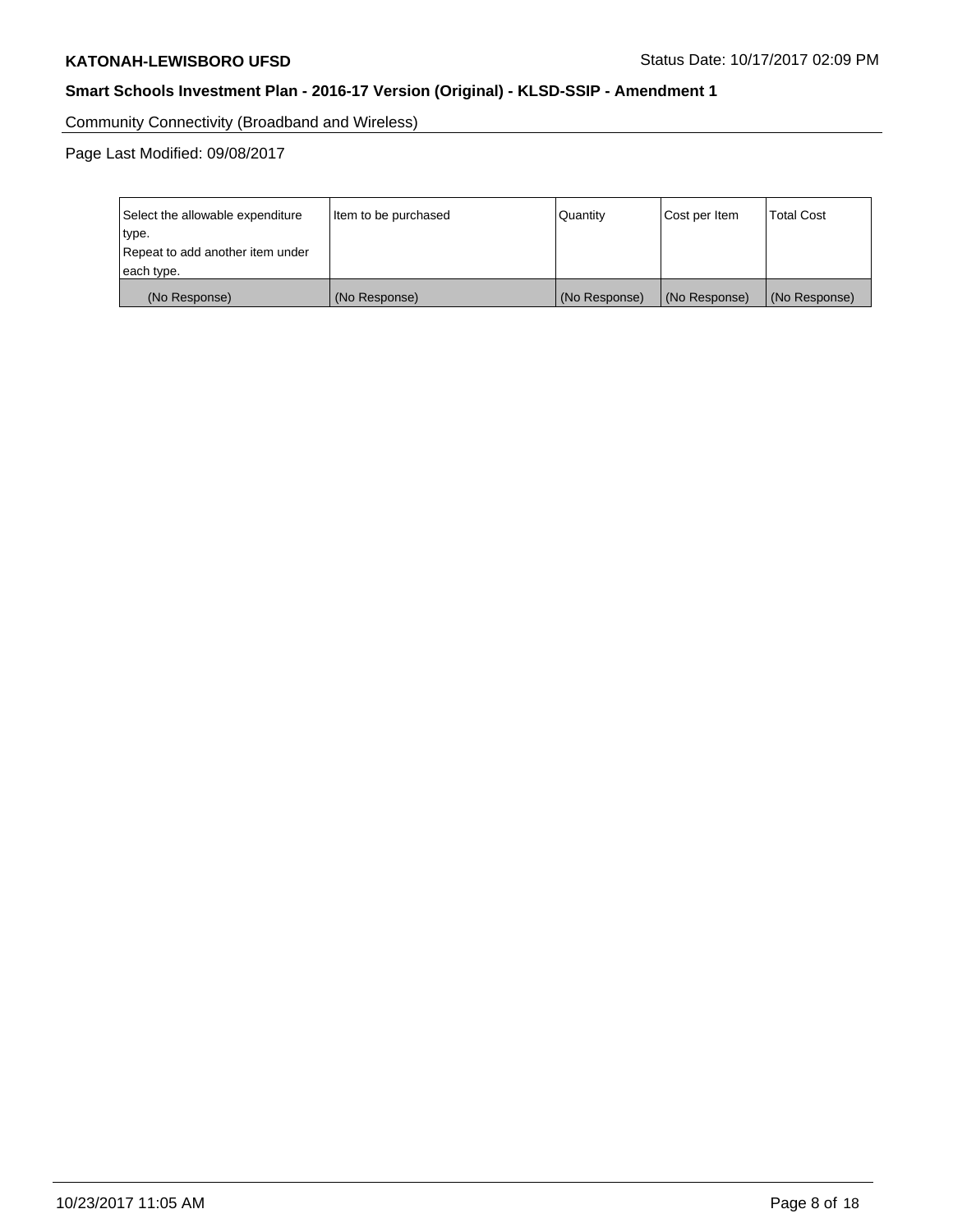## Classroom Learning Technology

Page Last Modified: 09/07/2017

**1. In order for students and faculty to receive the maximum benefit from the technology made available under the Smart Schools Bond Act, their school buildings must possess sufficient connectivity infrastructure to ensure that devices can be used during the school day. Smart Schools Investment Plans must demonstrate that sufficient infrastructure that meets the Federal Communications Commission's 100 Mbps per 1,000 students standard currently exists in the buildings where new devices will be deployed, or is a planned use of a portion of Smart Schools Bond Act funds, or is under development through another funding source.**

**Smart Schools Bond Act funds used for technology infrastructure or classroom technology investments must increase the number of school buildings that meet or exceed the minimum speed standard of 100 Mbps per 1,000 students and staff within 12 months. This standard may be met on either a contracted 24/7 firm service or a "burstable" capability. If the standard is met under the burstable criteria, it must be:**

**1. Specifically codified in a service contract with a provider, and**

**2. Guaranteed to be available to all students and devices as needed, particularly during periods of high demand, such as computer-based testing (CBT) periods.**

**Please describe how your district already meets or is planning to meet this standard within 12 months of plan submission.**

(No Response)

- **1a. If a district believes that it will be impossible to meet this standard within 12 months, it may apply for a waiver of this requirement, as described on the Smart Schools website. The waiver must be filed and approved by SED prior to submitting this survey.**
	- $\Box$  By checking this box, you are certifying that the school district has an approved waiver of this requirement on file with the New York State Education Department.
- **2. Connectivity Speed Calculator (Required)**

|                         | Number of<br>Students | Multiply by<br>100 Kbps | Divide by 1000 Current Speed<br>to Convert to<br>Required<br>Speed in Mb | l in Mb          | Expected<br>Speed to be<br>Attained Within   Required<br>12 Months | <b>Expected Date</b><br>When<br>Speed Will be<br><b>Met</b> |
|-------------------------|-----------------------|-------------------------|--------------------------------------------------------------------------|------------------|--------------------------------------------------------------------|-------------------------------------------------------------|
| <b>Calculated Speed</b> | (No<br>Response)      | (No Response)           | (No<br>Response)                                                         | (No<br>Response) | (No<br>Response)                                                   | (No<br>Response)                                            |

**3. If the district wishes to have students and staff access the Internet from wireless devices within the school building, or in close proximity to it, it must first ensure that it has a robust Wi-Fi network in place that has sufficient bandwidth to meet user demand.**

**Please describe how you have quantified this demand and how you plan to meet this demand.**

(No Response)

**4. All New York State public school districts are required to complete and submit an Instructional Technology Plan survey to the New York State Education Department in compliance with Section 753 of the Education Law and per Part 100.12 of the Commissioner's Regulations.**

**Districts that include educational technology purchases as part of their Smart Schools Investment Plan must have a submitted and approved Instructional Technology Plan survey on file with the New York State Education Department.**

By checking this box, you are certifying that the school district has an approved Instructional Technology Plan survey on file with the New York State Education Department.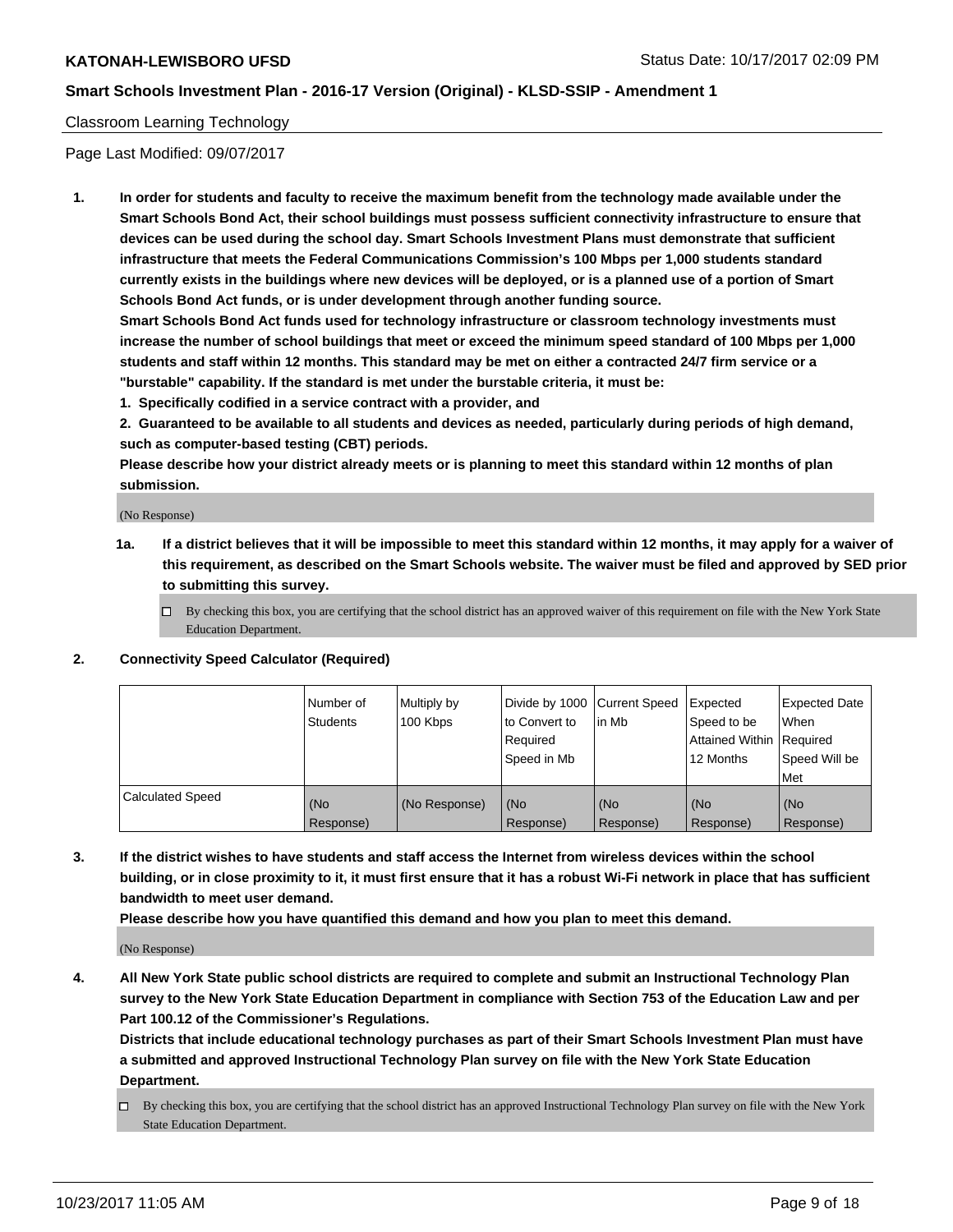#### Classroom Learning Technology

Page Last Modified: 09/07/2017

**5. Describe the devices you intend to purchase and their compatibility with existing or planned platforms or systems. Specifically address the adequacy of each facility's electrical, HVAC and other infrastructure necessary to install and support the operation of the planned technology.**

(No Response)

- **6. Describe how the proposed technology purchases will:**
	- **> enhance differentiated instruction;**
	- **> expand student learning inside and outside the classroom;**
	- **> benefit students with disabilities and English language learners; and**
	- **> contribute to the reduction of other learning gaps that have been identified within the district.**

**The expectation is that districts will place a priority on addressing the needs of students who struggle to succeed in a rigorous curriculum. Responses in this section should specifically address this concern and align with the district's Instructional Technology Plan (in particular Question 2 of E. Curriculum and Instruction: "Does the district's instructional technology plan address the needs of students with disabilities to ensure equitable access to instruction, materials and assessments?" and Question 3 of the same section: "Does the district's instructional technology plan address the provision of assistive technology specifically for students with disabilities to ensure access to and participation in the general curriculum?"**

(No Response)

**7. Where appropriate, describe how the proposed technology purchases will enhance ongoing communication with parents and other stakeholders and help the district facilitate technology-based regional partnerships, including distance learning and other efforts.**

(No Response)

**8. Describe the district's plan to provide professional development to ensure that administrators, teachers and staff can employ the technology purchased to enhance instruction successfully.**

**Note: This response should be aligned and expanded upon in accordance with your district's response to Question 1 of F. Professional Development of your Instructional Technology Plan: "Please provide a summary of professional development offered to teachers and staff, for the time period covered by this plan, to support technology to enhance teaching and learning. Please include topics, audience and method of delivery within your summary."**

(No Response)

- **9. Districts must contact the SUNY/CUNY teacher preparation program that supplies the largest number of the district's new teachers to request advice on innovative uses and best practices at the intersection of pedagogy and educational technology.**
	- By checking this box, you certify that you have contacted the SUNY/CUNY teacher preparation program that supplies the largest number of your new teachers to request advice on these issues.
	- **9a. Please enter the name of the SUNY or CUNY Institution that you contacted.**

(No Response)

**9b. Enter the primary Institution phone number.**

(No Response)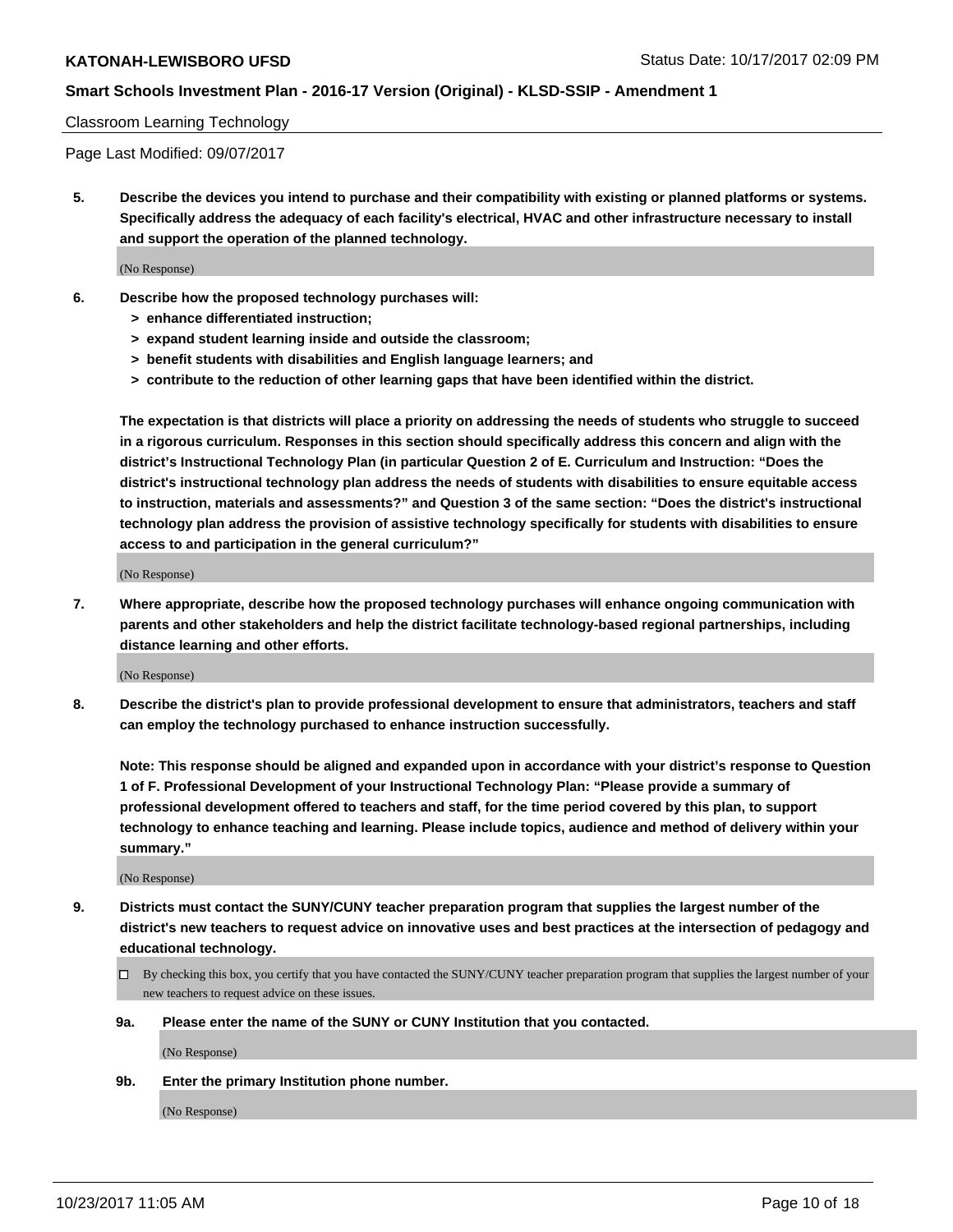#### Classroom Learning Technology

Page Last Modified: 09/07/2017

**9c. Enter the name of the contact person with whom you consulted and/or will be collaborating with on innovative uses of technology and best practices.**

(No Response)

**10. A district whose Smart Schools Investment Plan proposes the purchase of technology devices and other hardware must account for nonpublic schools in the district.**

**Are there nonpublic schools within your school district?**

Yes

 $\square$  No

**11. Nonpublic Classroom Technology Loan Calculator**

**The Smart Schools Bond Act provides that any Classroom Learning Technology purchases made using Smart Schools funds shall be lent, upon request, to nonpublic schools in the district. However, no school district shall be required to loan technology in amounts greater than the total obtained and spent on technology pursuant to the Smart Schools Bond Act and the value of such loan may not exceed the total of \$250 multiplied by the nonpublic school enrollment in the base year at the time of enactment.**

**See:**

**http://www.p12.nysed.gov/mgtserv/smart\_schools/docs/Smart\_Schools\_Bond\_Act\_Guidance\_04.27.15\_Final.pdf.**

|                                       | 1. Classroom   | l 2. Public   | 3. Nonpublic | l 4. Sum of | 15. Total Per                                                                                 | 6. Total       |
|---------------------------------------|----------------|---------------|--------------|-------------|-----------------------------------------------------------------------------------------------|----------------|
|                                       | Technology     | Enrollment    | Enrollment   | Public and  | Pupil Sub-                                                                                    | Nonpublic Loan |
|                                       | Sub-allocation | $(2014 - 15)$ | $(2014-15)$  | l Nonpublic | allocation                                                                                    | Amount         |
|                                       |                |               |              | Enrollment  |                                                                                               |                |
| Calculated Nonpublic Loan<br>  Amount |                |               |              |             | (No Response)   (No Response)   (No Response)   (No Response)   (No Response)   (No Response) |                |

**12. To ensure the sustainability of technology purchases made with Smart Schools funds, districts must demonstrate a long-term plan to maintain and replace technology purchases supported by Smart Schools Bond Act funds. This sustainability plan shall demonstrate a district's capacity to support recurring costs of use that are ineligible for Smart Schools Bond Act funding such as device maintenance, technical support, Internet and wireless fees, maintenance of hotspots, staff professional development, building maintenance and the replacement of incidental items. Further, such a sustainability plan shall include a long-term plan for the replacement of purchased devices and equipment at the end of their useful life with other funding sources.**

 $\Box$  By checking this box, you certify that the district has a sustainability plan as described above.

**13. Districts must ensure that devices purchased with Smart Schools Bond funds will be distributed, prepared for use, maintained and supported appropriately. Districts must maintain detailed device inventories in accordance with generally accepted accounting principles.**

By checking this box, you certify that the district has a distribution and inventory management plan and system in place.

**14. If you are submitting an allocation for Classroom Learning Technology complete this table. Note that the calculated Total at the bottom of the table must equal the Total allocation for this category that you entered in the SSIP Overview overall budget.**

|                         | Sub-Allocation |
|-------------------------|----------------|
| Interactive Whiteboards | (No Response)  |
| Computer Servers        | (No Response)  |
| Desktop Computers       | (No Response)  |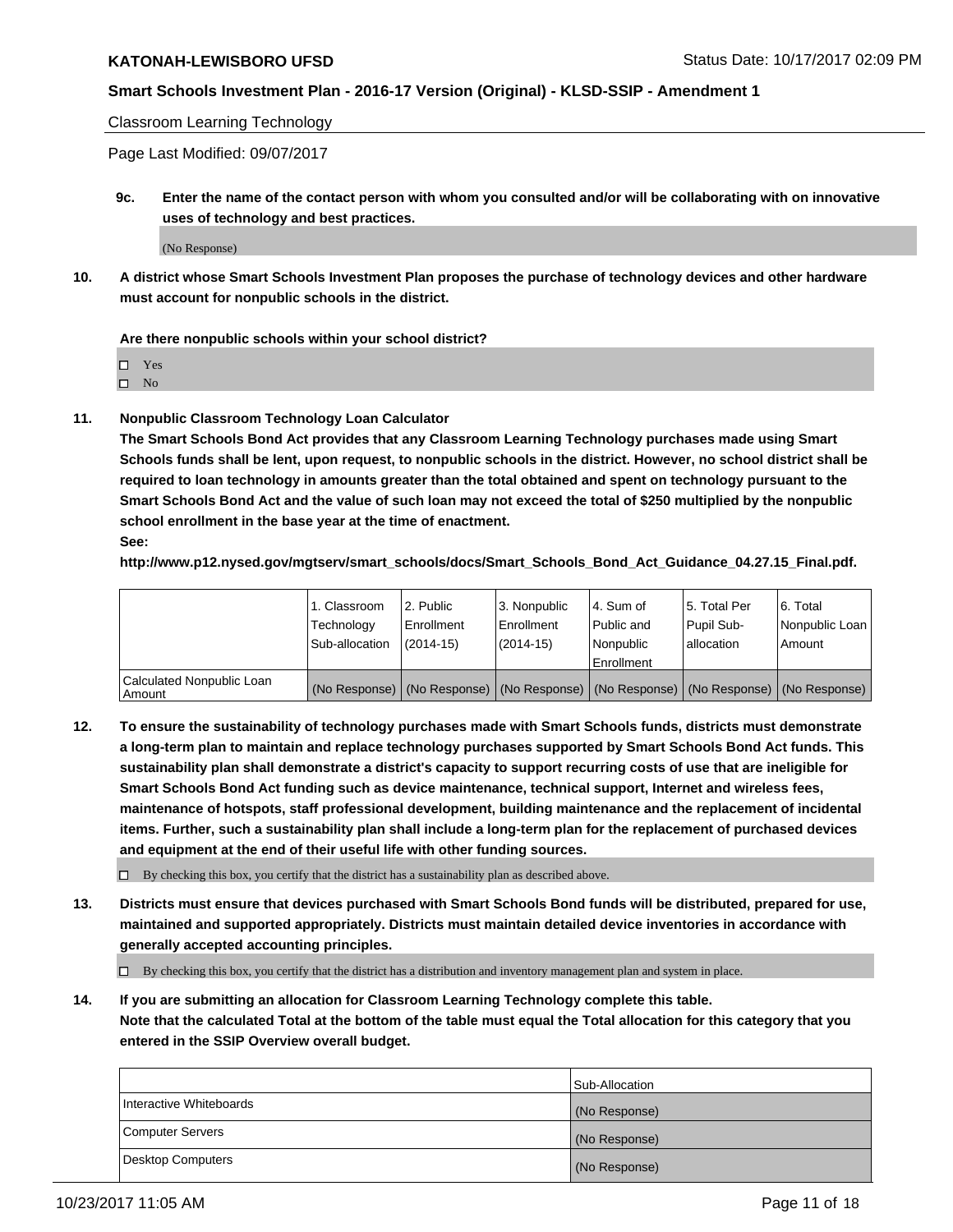### Classroom Learning Technology

Page Last Modified: 09/07/2017

|                         | Sub-Allocation |
|-------------------------|----------------|
| <b>Laptop Computers</b> | (No Response)  |
| <b>Tablet Computers</b> | (No Response)  |
| <b>Other Costs</b>      | (No Response)  |
| Totals:                 | 0              |

**15. Please detail the type, quantity, per unit cost and total cost of the eligible items under each sub-category. This is especially important for any expenditures listed under the "Other" category. All expenditures must be capital-bond eligible to be reimbursed through the SSBA. If you have any questions, please contact us directly through smartschools@nysed.gov.**

**Please specify in the "Item to be Purchased" field which specific expenditures and items are planned to meet the district's nonpublic loan requirement, if applicable.**

**NOTE: Wireless Access Points that will be loaned/purchased for nonpublic schools should ONLY be included in this category, not under School Connectivity, where public school districts would list them. Add rows under each sub-category for additional items, as needed.**

| Select the allowable expenditure | I Item to be Purchased | Quantity      | Cost per Item   | <b>Total Cost</b> |
|----------------------------------|------------------------|---------------|-----------------|-------------------|
| type.                            |                        |               |                 |                   |
| Repeat to add another item under |                        |               |                 |                   |
| each type.                       |                        |               |                 |                   |
| (No Response)                    | (No Response)          | (No Response) | l (No Response) | (No Response)     |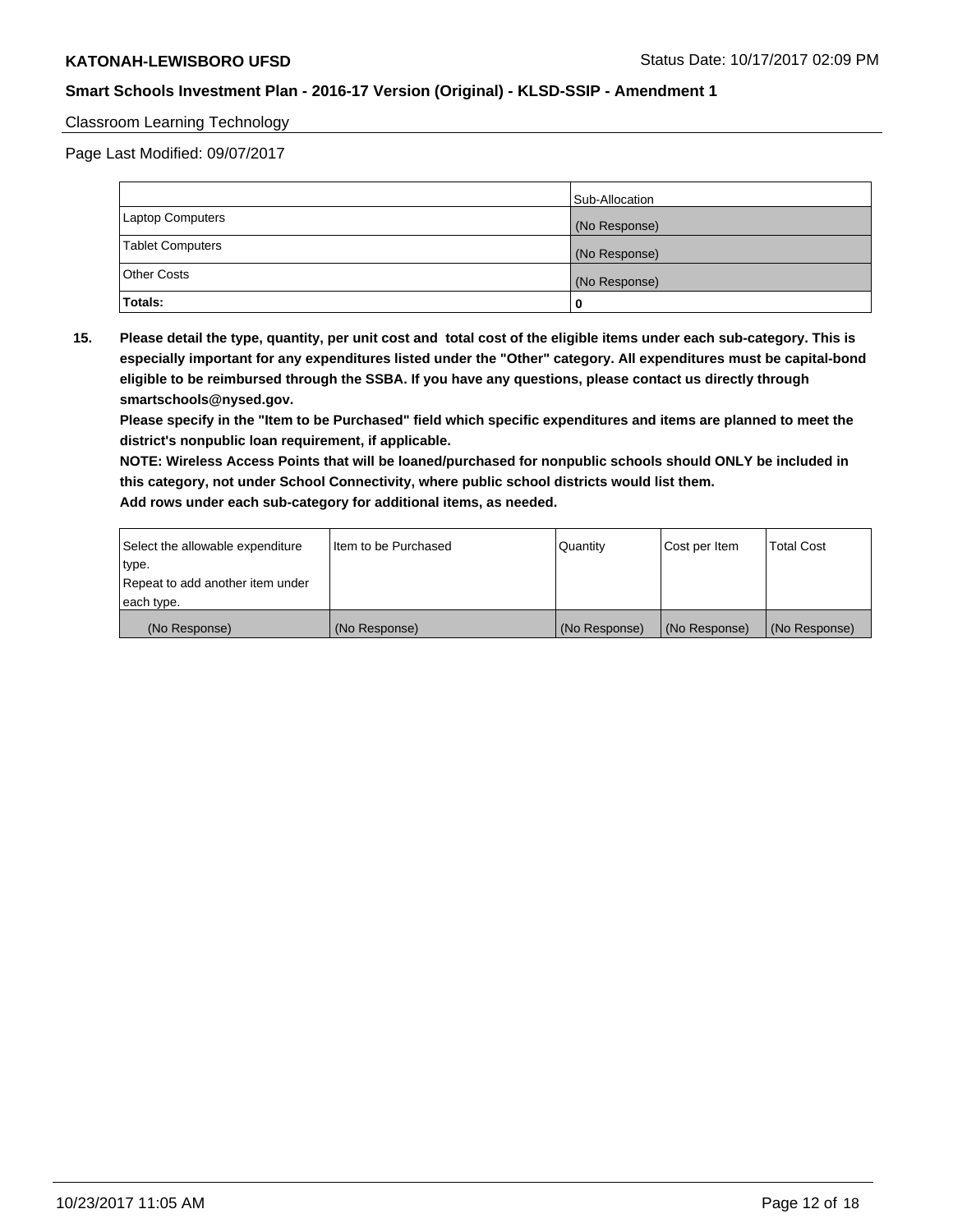#### Pre-Kindergarten Classrooms

Page Last Modified: 09/07/2017

**1. Provide information regarding how and where the district is currently serving pre-kindergarten students and justify the need for additional space with enrollment projections over 3 years.**

(No Response)

- **2. Describe the district's plan to construct, enhance or modernize education facilities to accommodate prekindergarten programs. Such plans must include:**
	- **Specific descriptions of what the district intends to do to each space;**
	- **An affirmation that pre-kindergarten classrooms will contain a minimum of 900 square feet per classroom;**
	- **The number of classrooms involved;**
	- **The approximate construction costs per classroom; and**

**- Confirmation that the space is district-owned or has a long-term lease that exceeds the probable useful life of the improvements.**

(No Response)

**3. Smart Schools Bond Act funds may only be used for capital construction costs. Describe the type and amount of additional funds that will be required to support ineligible ongoing costs (e.g. instruction, supplies) associated with any additional pre-kindergarten classrooms that the district plans to add.**

(No Response)

**4. All plans and specifications for the erection, repair, enlargement or remodeling of school buildings in any public school district in the State must be reviewed and approved by the Commissioner. Districts that plan capital projects using their Smart Schools Bond Act funds will undergo a Preliminary Review Process by the Office of Facilities Planning.**

**Please indicate on a separate row each project number given to you by the Office of Facilities Planning.**

| Project Number |  |
|----------------|--|
| (No Response)  |  |

**5. If you have made an allocation for Pre-Kindergarten Classrooms, complete this table.**

**Note that the calculated Total at the bottom of the table must equal the Total allocation for this category that you entered in the SSIP Overview overall budget.**

|                                          | Sub-Allocation |
|------------------------------------------|----------------|
| Construct Pre-K Classrooms               | (No Response)  |
| Enhance/Modernize Educational Facilities | (No Response)  |
| <b>Other Costs</b>                       | (No Response)  |
| <b>Totals:</b>                           | 0              |

**6. Please detail the type, quantity, per unit cost and total cost of the eligible items under each sub-category. This is especially important for any expenditures listed under the "Other" category. All expenditures must be capital-bond eligible to be reimbursed through the SSBA. If you have any questions, please contact us directly through smartschools@nysed.gov.**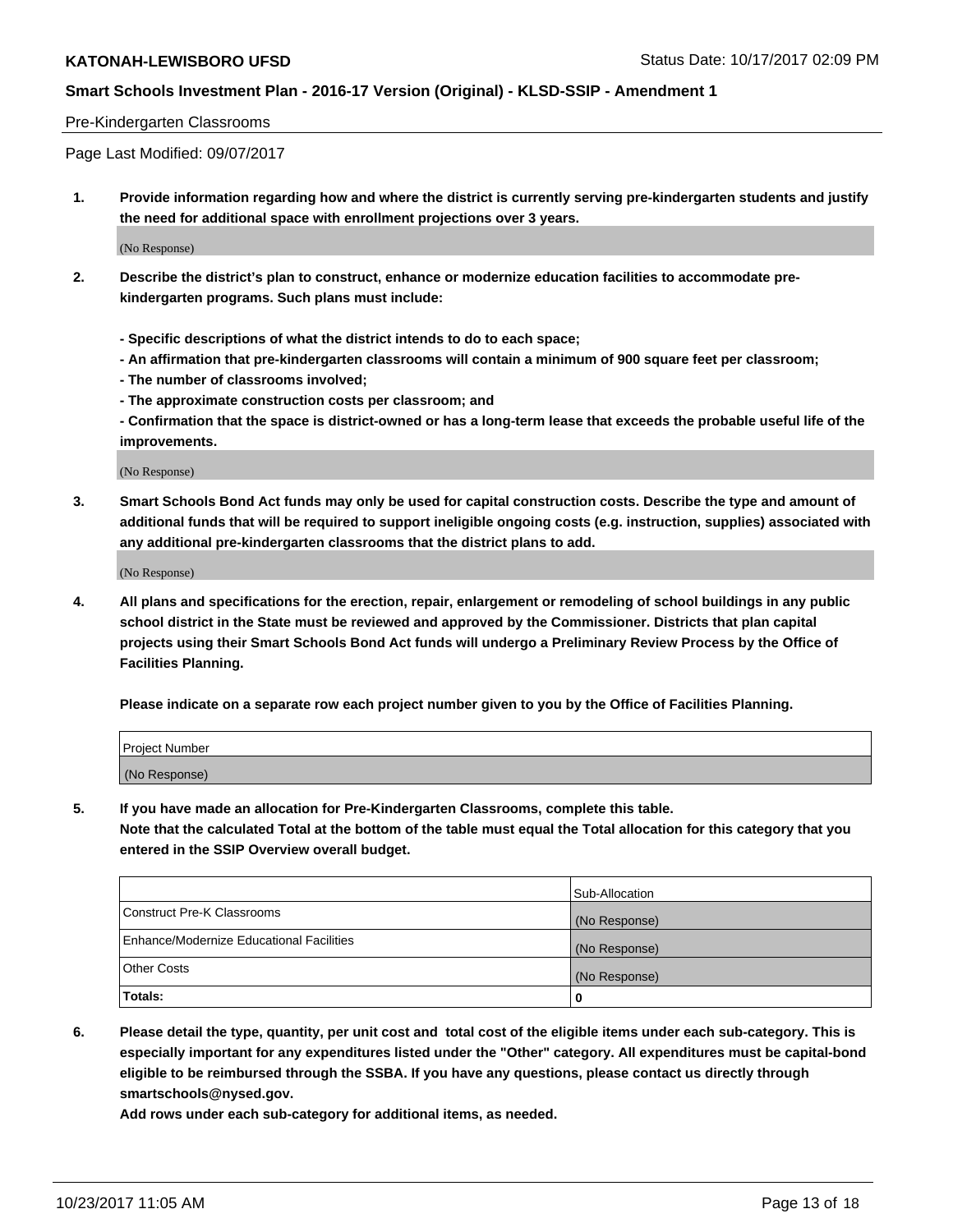# Pre-Kindergarten Classrooms

Page Last Modified: 09/07/2017

| Select the allowable expenditure | Item to be purchased | Quantity      | Cost per Item | <b>Total Cost</b> |
|----------------------------------|----------------------|---------------|---------------|-------------------|
| type.                            |                      |               |               |                   |
| Repeat to add another item under |                      |               |               |                   |
| each type.                       |                      |               |               |                   |
| (No Response)                    | (No Response)        | (No Response) | (No Response) | (No Response)     |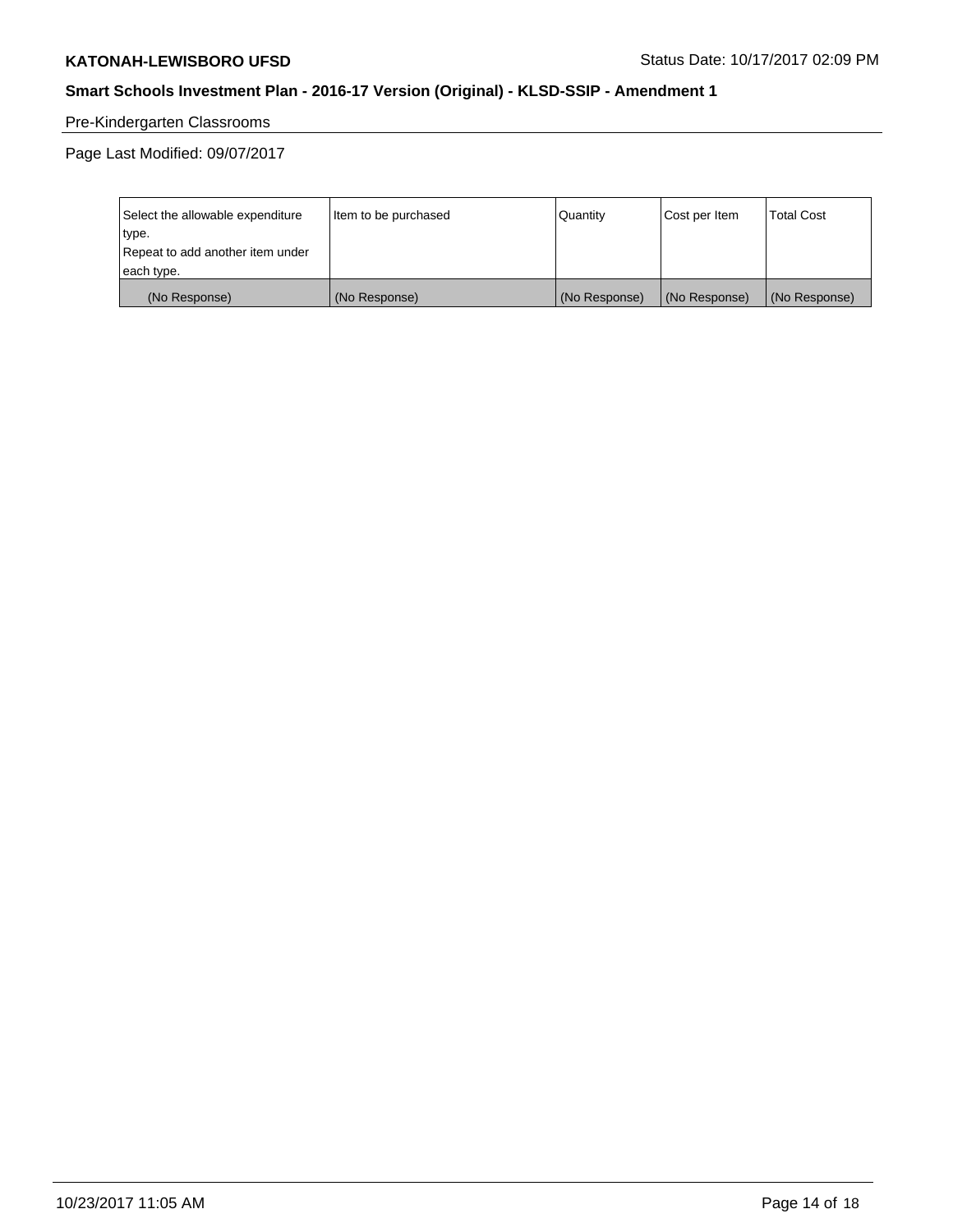Replace Transportable Classrooms

Page Last Modified: 09/07/2017

**1. Describe the district's plan to construct, enhance or modernize education facilities to provide high-quality instructional space by replacing transportable classrooms.**

(No Response)

**2. All plans and specifications for the erection, repair, enlargement or remodeling of school buildings in any public school district in the State must be reviewed and approved by the Commissioner. Districts that plan capital projects using their Smart Schools Bond Act funds will undergo a Preliminary Review Process by the Office of Facilities Planning.**

**Please indicate on a separate row each project number given to you by the Office of Facilities Planning.**

| <b>Project Number</b> |  |
|-----------------------|--|
| (No Response)         |  |

**3. For large projects that seek to blend Smart Schools Bond Act dollars with other funds, please note that Smart Schools Bond Act funds can be allocated on a pro rata basis depending on the number of new classrooms built that directly replace transportable classroom units.**

**If a district seeks to blend Smart Schools Bond Act dollars with other funds describe below what other funds are being used and what portion of the money will be Smart Schools Bond Act funds.**

(No Response)

**4. If you have made an allocation for Replace Transportable Classrooms, complete this table. Note that the calculated Total at the bottom of the table must equal the Total allocation for this category that you entered in the SSIP Overview overall budget.**

|                                                | Sub-Allocation |
|------------------------------------------------|----------------|
| Construct New Instructional Space              | (No Response)  |
| Enhance/Modernize Existing Instructional Space | (No Response)  |
| <b>Other Costs</b>                             | (No Response)  |
| Totals:                                        | 0              |

**5. Please detail the type, quantity, per unit cost and total cost of the eligible items under each sub-category. This is especially important for any expenditures listed under the "Other" category. All expenditures must be capital-bond eligible to be reimbursed through the SSBA. If you have any questions, please contact us directly through smartschools@nysed.gov.**

| Select the allowable expenditure<br>type.<br>Repeat to add another item under<br>each type. | Item to be purchased | Quantity      | Cost per Item | <b>Total Cost</b> |
|---------------------------------------------------------------------------------------------|----------------------|---------------|---------------|-------------------|
|                                                                                             |                      |               |               |                   |
| (No Response)                                                                               | (No Response)        | (No Response) | (No Response) | (No Response)     |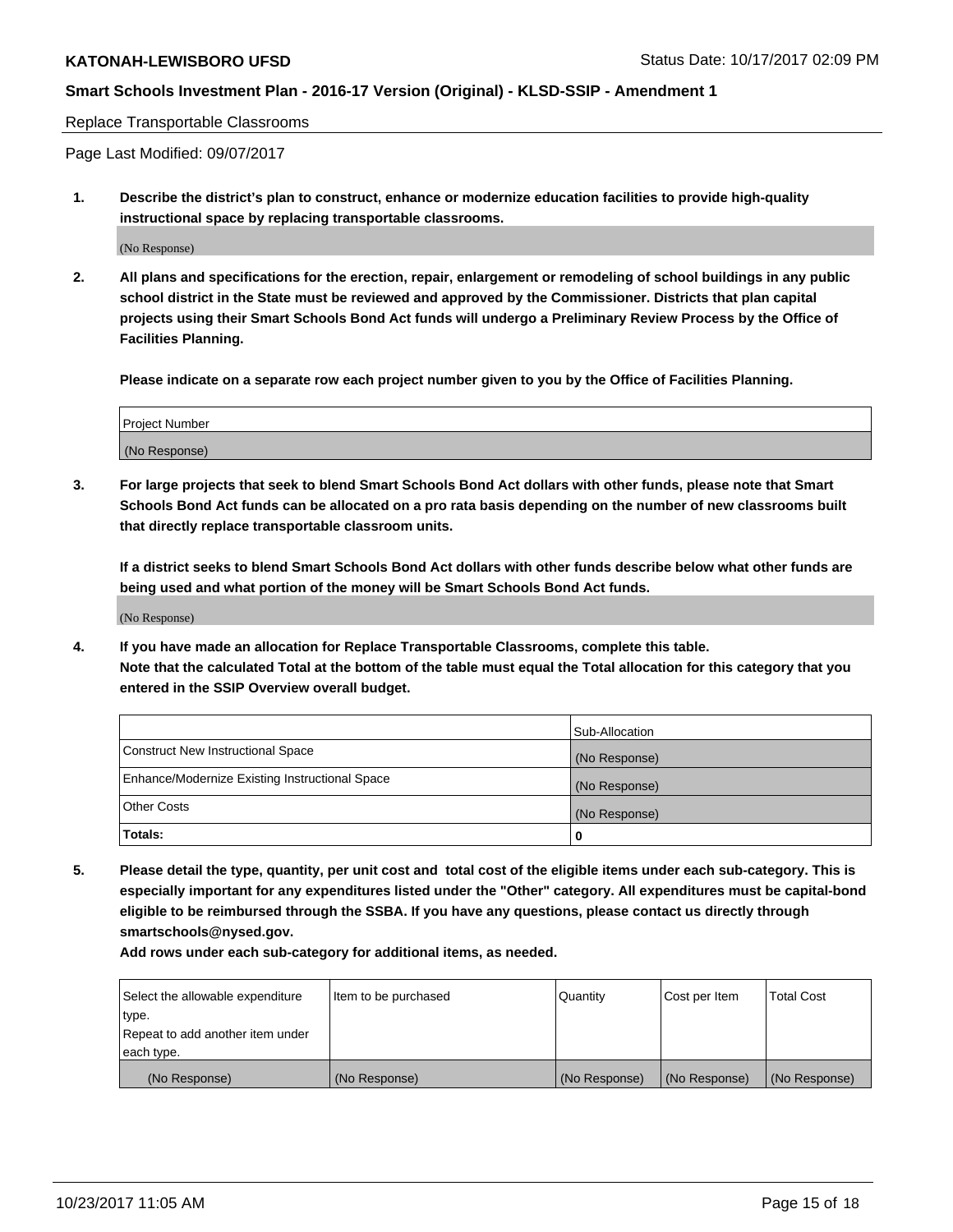#### High-Tech Security Features

Page Last Modified: 09/08/2017

**1. Describe how you intend to use Smart Schools Bond Act funds to install high-tech security features in school buildings and on school campuses.**

The District needed to replace more security cameras. In addition, we needed to add one additional video server to host the high-resolution videos, plus licensing for all new cameras. Also, we had to amend the cost of some of the items that had come down in price since the original SSIP was filed.

**2. All plans and specifications for the erection, repair, enlargement or remodeling of school buildings in any public school district in the State must be reviewed and approved by the Commissioner. Districts that plan capital projects using their Smart Schools Bond Act funds will undergo a Preliminary Review Process by the Office of Facilities Planning.** 

**Please indicate on a separate row each project number given to you by the Office of Facilities Planning.**

| <b>Project Number</b> |  |
|-----------------------|--|
| 66-01-01-03-7-999-BA1 |  |

#### **3. Was your project deemed eligible for streamlined Review?**

| ₩ | ۰ |  |
|---|---|--|
|   |   |  |

- $\hfill \square$  No
- **3a. Districts with streamlined projects must certify that they have reviewed all installations with their licensed architect or engineer of record, and provide that person's name and license number. The licensed professional must review the products and proposed method of installation prior to implementation and review the work during and after completion in order to affirm that the work was code-compliant, if requested.**

By checking this box, you certify that the district has reviewed all installations with a licensed architect or engineer of record.

**4. Include the name and license number of the architect or engineer of record.**

| 'Name                      | License Number |
|----------------------------|----------------|
| Russell Armstrong Davidson | 19885          |

**5. If you have made an allocation for High-Tech Security Features, complete this table.**

**Note that the calculated Total at the bottom of the table must equal the Total allocation for this category that you entered in the SSIP Overview overall budget.**

|                                                      | Sub-Allocation |
|------------------------------------------------------|----------------|
| Capital-Intensive Security Project (Standard Review) | (No Response)  |
| <b>Electronic Security System</b>                    | 27,808         |
| <b>Entry Control System</b>                          | (No Response)  |
| Approved Door Hardening Project                      | (No Response)  |
| <b>Other Costs</b>                                   | (No Response)  |
| Totals:                                              | 27,808         |

**6. Please detail the type, quantity, per unit cost and total cost of the eligible items under each sub-category. This is especially important for any expenditures listed under the "Other" category. All expenditures must be capital-bond eligible to be reimbursed through the SSBA. If you have any questions, please contact us directly through smartschools@nysed.gov.**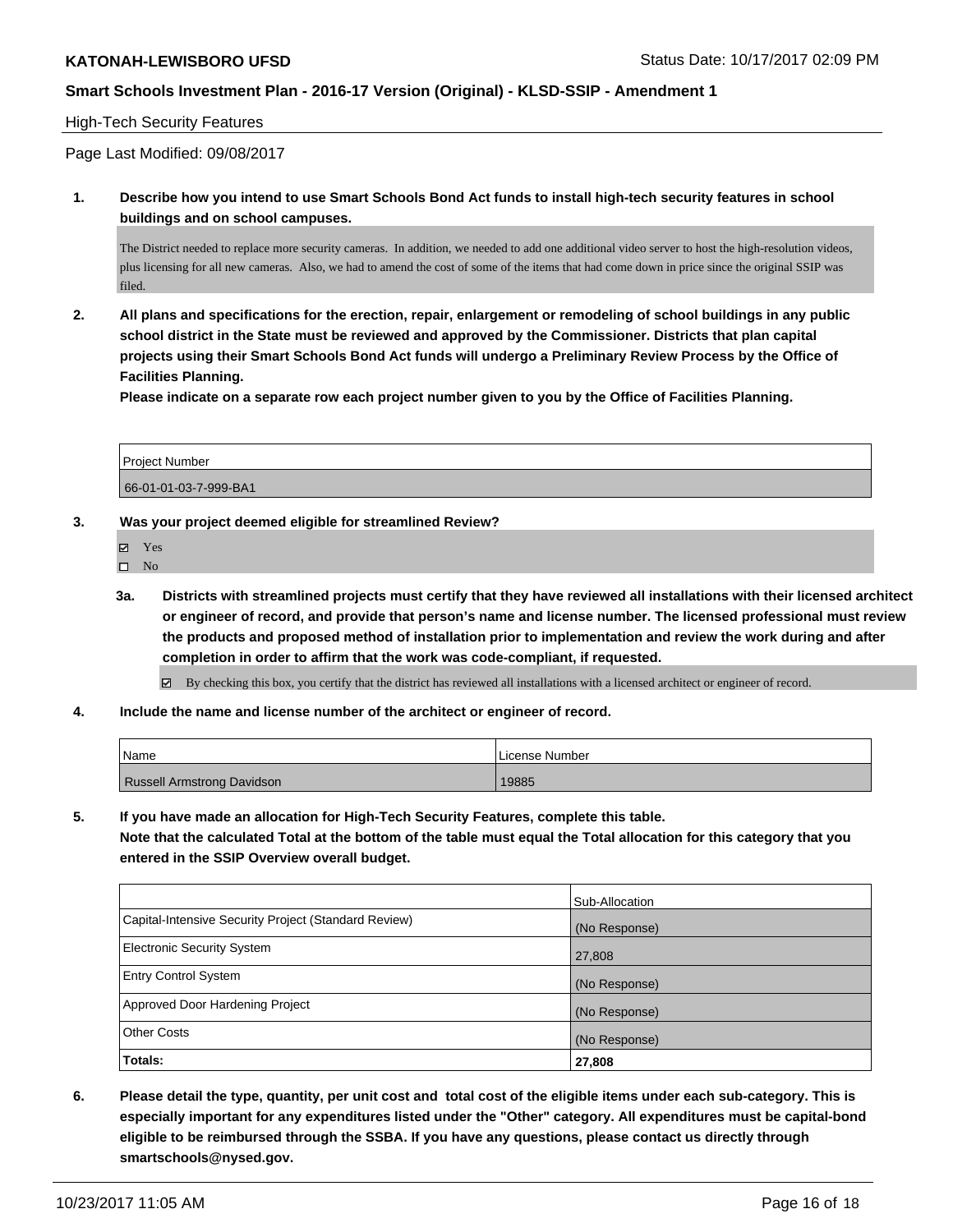# High-Tech Security Features

# Page Last Modified: 09/08/2017

| Select the allowable expenditure<br>type.<br>Repeat to add another item under<br>each type. | Item to be purchased                                                                                                                                                                                          | Quantity       | Cost per Item | <b>Total Cost</b> |
|---------------------------------------------------------------------------------------------|---------------------------------------------------------------------------------------------------------------------------------------------------------------------------------------------------------------|----------------|---------------|-------------------|
| <b>Electronic Security System</b>                                                           | Ph3 (2017)- (3.0C-H4A-BO1-IR), 3.0<br>Megapixel WDR, LightCatcher, 3-9mm<br>f/1.3 P-iris lens, Integrated IR, Self-<br>Learning Video Analytics                                                               | 19             | $-239$        | $-4,541$          |
| <b>Electronic Security System</b>                                                           | Ph3 (2017)- Avigilon Exterior Camera<br>(DAY-CAMKIT-2), Exterior IP Camera<br><b>Termination Kit</b>                                                                                                          | 13             | 94            | 1,222             |
| <b>Electronic Security System</b>                                                           | Ph3 (2017)- Avigilon Exterior Camera<br>(H4-BO-JBOX1), Junction box for the<br>H4A-BO-IR HD Bullet Cameras                                                                                                    | 19             | 64            | 1,216             |
| <b>Electronic Security System</b>                                                           | Ph3 (2017)- Avigilon Interior Recessed<br>Camera (3.0C-H4A-DC1), 3.0<br>Megapixel WDR, LightCatcher,<br>Day/Night, In-Ceiling Dome, 3-9mm<br>f/1.3 P-iris lens, Self-Learning Video<br>Analytics              | 33             | $-175$        | $-5,775$          |
| <b>Electronic Security System</b>                                                           | Ph3 (2017)- (DAY-CAMKIT-1), Interior<br><b>IP Camera Termination Kit</b>                                                                                                                                      | $\overline{2}$ | 26            | 52                |
| <b>Electronic Security System</b>                                                           | Ph3 (2017)- Avigilon (H4A-DC-<br>CPNL1), Metal ceiling panel for use<br>with H4A-DC in-ceiling dome cameras<br>to replace or reinforce the existing<br>ceiling tile in suspended ceiling<br>installations     | 2              | 68            | 136               |
| <b>Electronic Security System</b>                                                           | Ph3 (2017)- Avigilon Exterior Camera<br>(3.0C-H4A-DO1-IR), 3.0 Megapixel<br>WDR, LightCatcher, Day/Night,<br>Outdoor Dome, 3-9mm f/1.3 P-iris<br>lens, Integrated IR, Self-Learning<br><b>Video Analytics</b> | 11             | $-240$        | $-2,640$          |
| <b>Electronic Security System</b>                                                           | Ph3 (2017)- Avigilon Exterior Camera<br>(3.0C-H4A-DO1-IR), 3.0 Megapixel<br>WDR, LightCatcher, Day/Night,<br>Outdoor Dome, 3-9mm f/1.3 P-iris<br>lens, Integrated IR, Self-Learning<br><b>Video Analytics</b> | $\mathbf{1}$   | 739           | 739               |
| <b>Electronic Security System</b>                                                           | Ph3 (2017)- Avigilon (H4A-MT-<br>WALL1), Camera Wall bracket for<br><b>H4A-DP Pendant Dome Cameras</b>                                                                                                        | $\overline{2}$ | 43            | 86                |
| <b>Electronic Security System</b>                                                           | Ph3 (2017)- Avigilon Video Server<br>(NVS-5-A-H), 2U NVS (HP Chassis),                                                                                                                                        | $\mathbf 1$    | 12,234        | 12,234            |